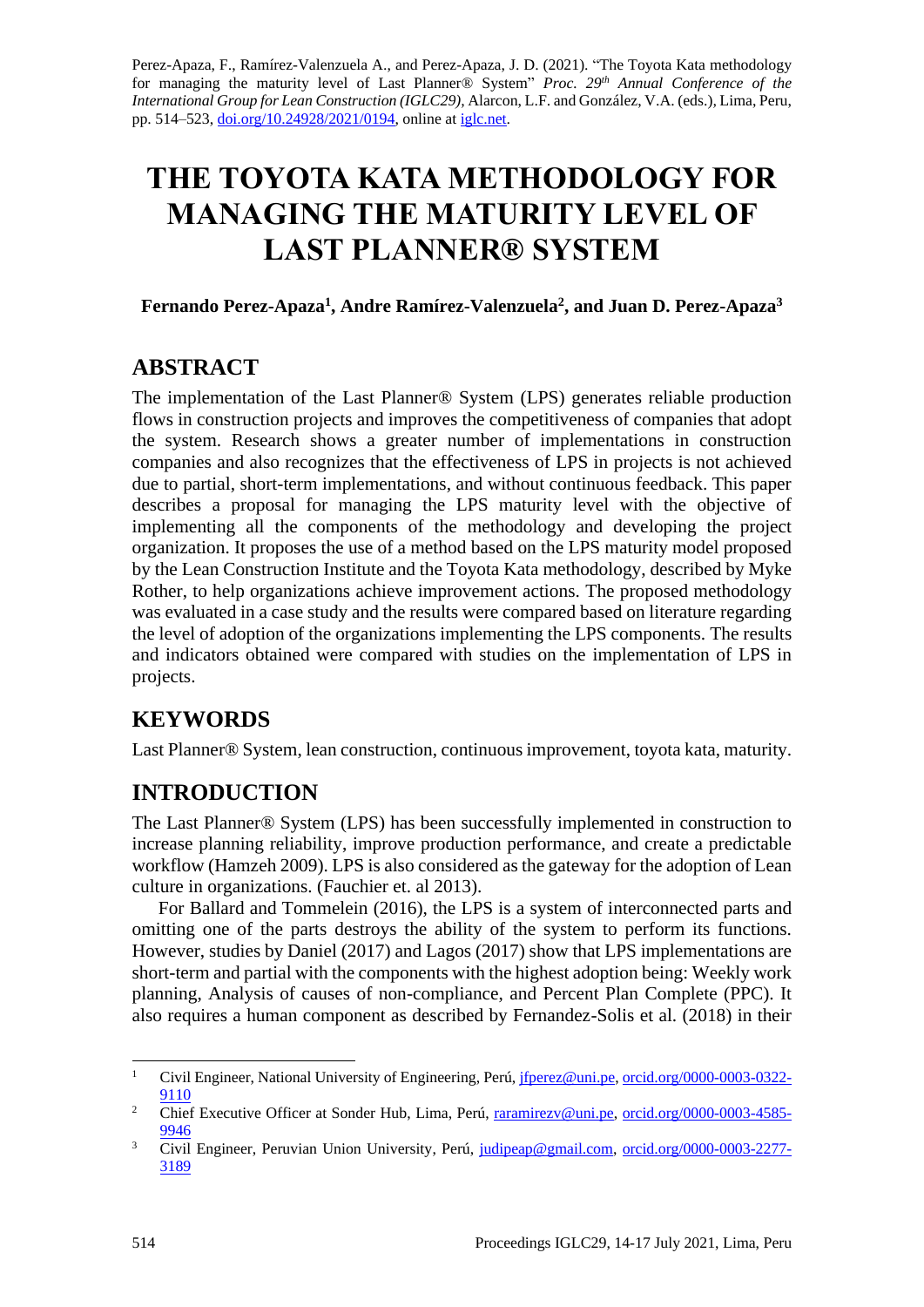study on challenges in LPS implementation where they mention: lack of training, resistance to change, lack of leadership, and lack of experience in use.

The frameworks to obtain benefits from the implementation of LPS, (e.g. Hamzeh 2011; Ballard 2016; Daniel 2017; Mossman 2017), are divided into three stages: First stage (before the start of the project), in which the seeks to involve the senior managers of the company, configure the LPS for the project and have the necessary resources; second stage (during project execution), start with a pilot test, show the benefits of LPS, involve, train and empower team staff, it is also important to measure the effectiveness of the implementation and improve it; third stage (after project closure), manage knowledge for future projects and contribute to the community by publishing their best practices. During these stages, it is important to perform implementation maturity measurements to make decisions and improve the system (Daniel 2017). In the second stage, the teams initiate the application of LPS in the projects and require methodologies that achieve the success of the implementation.

The methodology for proper implementation should include tools to measure the level of implementation of LPS (Ballard and Tommelein 2016; Daniel 2017). In the literature review, three assessment proposals have been identified: the first, proposed by the GEPUC, which proposes the degree of implementation of LPS based on the Planning Best Practice (PBP) (Lagos 2017); the second, proposed by Daniel (2017), who proposes to use the assessment based on the PBP and assessing the implementation of LPS on projects developed by Lean Project Consulting; the third, proposed by the Lean Construction Institute (LCI 2016), which proposes an assessment of the level of maturity of LPS and other aspects for the adoption of the Lean culture in the organization. It also establishes a measure of progress based on maturity levels, which brings a greater degree of objectivity to the results (Nesensohn 2014).

The LCI has developed the "LCI Lean IPD Health and Maturity Assessment Approach" which measures team performance as well as Lean tools and practices and serves as a line of base propose improvement strategies (LCI 2016). Within this evaluation there is a section dedicated to LPS-LCI that consists of 8 components:

- Project team training: seeks consistency, discipline, coordination, efficiency and performance of the training in the team and in the project;
- Master planning: Long-term plan that seeks to comply with the contractual terms of the project, considering important milestones, in addition to allow to establish the project phases;
- Phase Planning / Pull Planning: Long-term plan of the project phases (the phase can be a period of time or a group of activities that lead to the achievement of a defined objective / milestone that releases a series of new works.), is elaborated based on the master planning in a collaborative way and following the "Pull" thought;
- Make ready planning: Intermediate plan that guarantees that the works can be done as planned, for this the lookahead and the analysis of limitations is executed based on planning by phases;
- Weekly work planning: Short-term plan that involves the last planners in the execution of what is released from the make ready planning.
- Daily commitment management (daily huddle): evaluation of daily commitments, on its compliance and the restrictions that did not allow its compliance;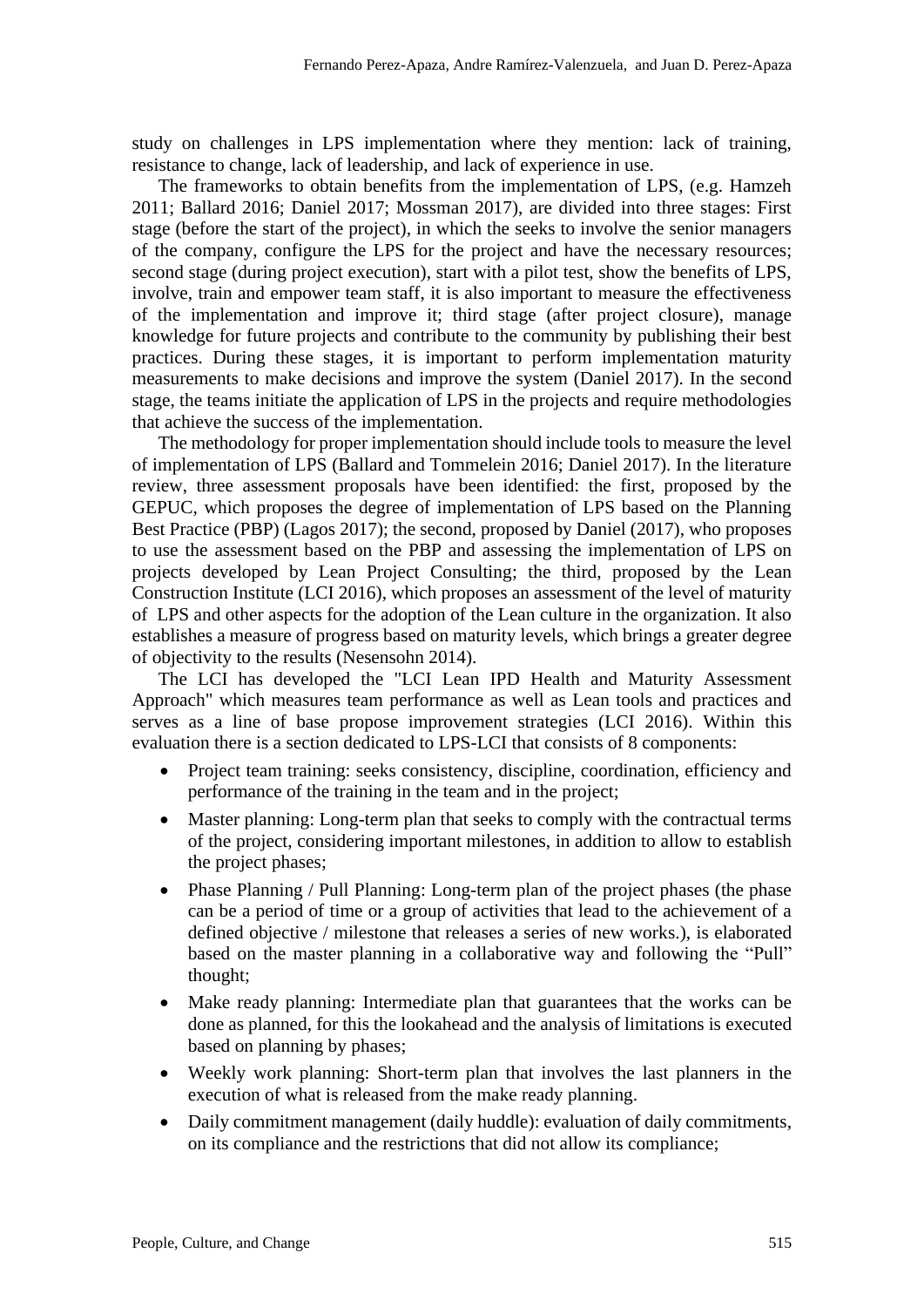- Metrics & Reporting: Measurements and displays of the variation of the Percent Plan Complete (PPC), Percent Constraints Removed (PCR), Tasks Anticipated (TA) and Tasks Made Ready (TMR)
- Assessment & Continuous improvement: Team ability to make positive improvements, Proper use of PPC, Variance Pareto, Constraint Log and Root Cause Analysis, plus / delta and maturity models.

Each component of LPS is divided into 6 maturity levels (from level 0 to 5) that describe the conditions that must be met to determine the maturity of the project, the general description of each level is shown in [Figure 2: .](#page-4-0)

Also, a methodology is necessary that incorporates and trains the project team to manage an effective implementation in constant evaluation and improvement (Ballard and Tommelein 2016). The following methodologies were identified: Kaizen events, Plan-Do-Check-Act (PDCA) Rapid Cycles, A3 Thinking, Toyota Kata (TK). These methodologies have a systematic approach to solving problems, unlike the others, TK proposes coaching cycles in which the last executors in the improvements are included, who within the LPS are known as the ultimate planners. Rother (2009) calls the improvement pattern carried out in the Toyota company as TK, it is a methodology that allows a cultural and sustainable change during the application of improvements in search of overcoming a challenge. The TK describes two patterns:

- Improvement Kata: Focused on taking steps to face a challenge, this pattern comprises four steps: (1) understanding the challenge, in which an objective is drawn based on the company's vision; (2) understand the current condition, define the current process metrics; (3) establish the target condition, define improvement metrics for the process; (4) experiment towards the target condition, progressively identifying the obstacles that prevent reaching the objective and executing actions until it is overcome.
- Coaching Kata: Focused on achieving Improvement Kata sustainability through Plan-Do-Check-Act (PDCA) cycles, this pattern includes developing teams through coaching sessions and those who answer these questions: What is my target condition? What is my current condition now? What obstacles prevent you from reaching the target condition? Which one are you turning to now? What's your next step? (Start of next PDCA cycle) When can we go to see the results and learning of that step?

The research seeks to relate the maturity assessment of LPS-LCI and the TK methodology, in order to manage the maturity of LPS. The following describes a proposal that integrates both methodologies. The proposal was tested in an infrastructure project with a budget of 4 million dollars, located in the Peruvian highlands whose scope included the stage of concrete works.

## **DEVELOPMENT OF THE PROPOSAL**

The proposal is based on the synergy of the patterns of the TK methodology and the maturity assessment of LPS-LCI, to describe the proposal, two figures are presented: Figure 1 shows a scheme in which all levels of the company (organization, projects and processes) are aligned with a vision of Lean maturity; while Figure 2 describes the steps to follow to manage the maturity of LPS within a project. The proposal will be described below.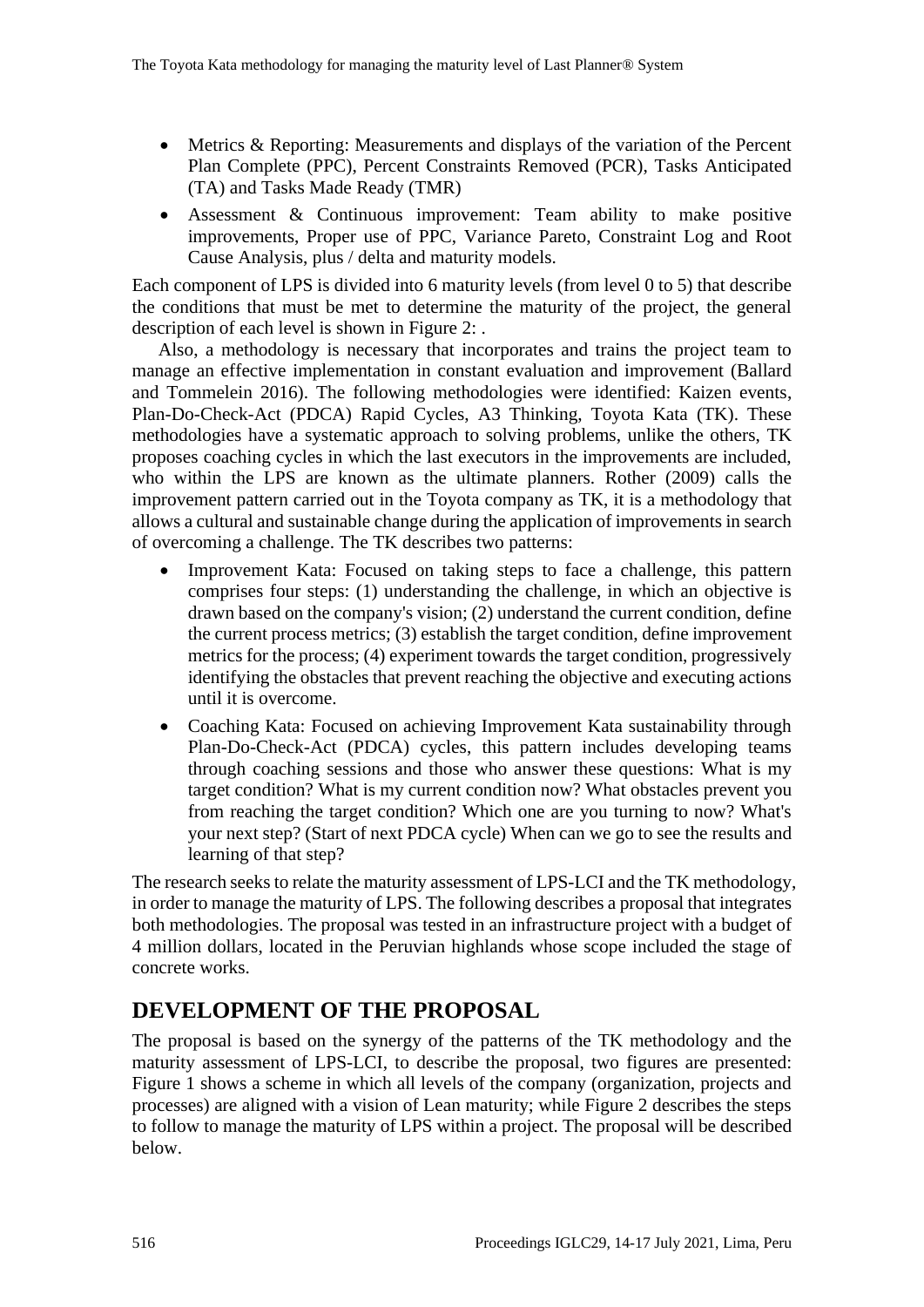

Figure 1: Manage the maturity Lean at all levels of the company

## **MANAGE THE LEAN MATURITY OF THE COMPANY**

### **Step 1: Understand the Vision.**

At the organizational level, the vision focuses on business strategy and the adoption of the Lean culture. The three aspects of LCI are considered, which are IPD strategy (commercial), transformation change (organizational), Lean project methods & management (operating system). The vision must be aligned by the leaders of the organization towards the leaders of the project, providing them with support as a coach and providing resources to achieve the objectives.

### **Step 2: Grasp the Current Condition.**

Diagnostics will be made based on the LCI assessment to obtain the current condition of the maturity Lean. The radar chart (Figure 2) will be used to show the current condition. The updating of this condition is also defined based on the results obtained in the evaluation provided by the project leaders.

### **Step 3: Establish the Next Target Condition.**

The target condition should be defined in a "Lean Maturity Assessment" meeting with the participation of organization leaders and project leaders. A target maturity level will be proposed for the projects, this will become the challenge of the leaders of each project.

## **Step 4: Experiment Toward the Target Condition.**

During execution, obstacles are identified and actions are planned to support implementation and provide the necessary resources to the project team.

## **MANAGE THE MATURITY LEVEL OF LPS IN THE PROJECT**

### **Step 1: Understand the Challenge.**

At the project level, the target condition proposed at the organization level becomes the challenge. The current and target condition are based on moving from level "n" to " $n+1$ " according to the maturity of LPS. The evolution of the objectives is managed with Table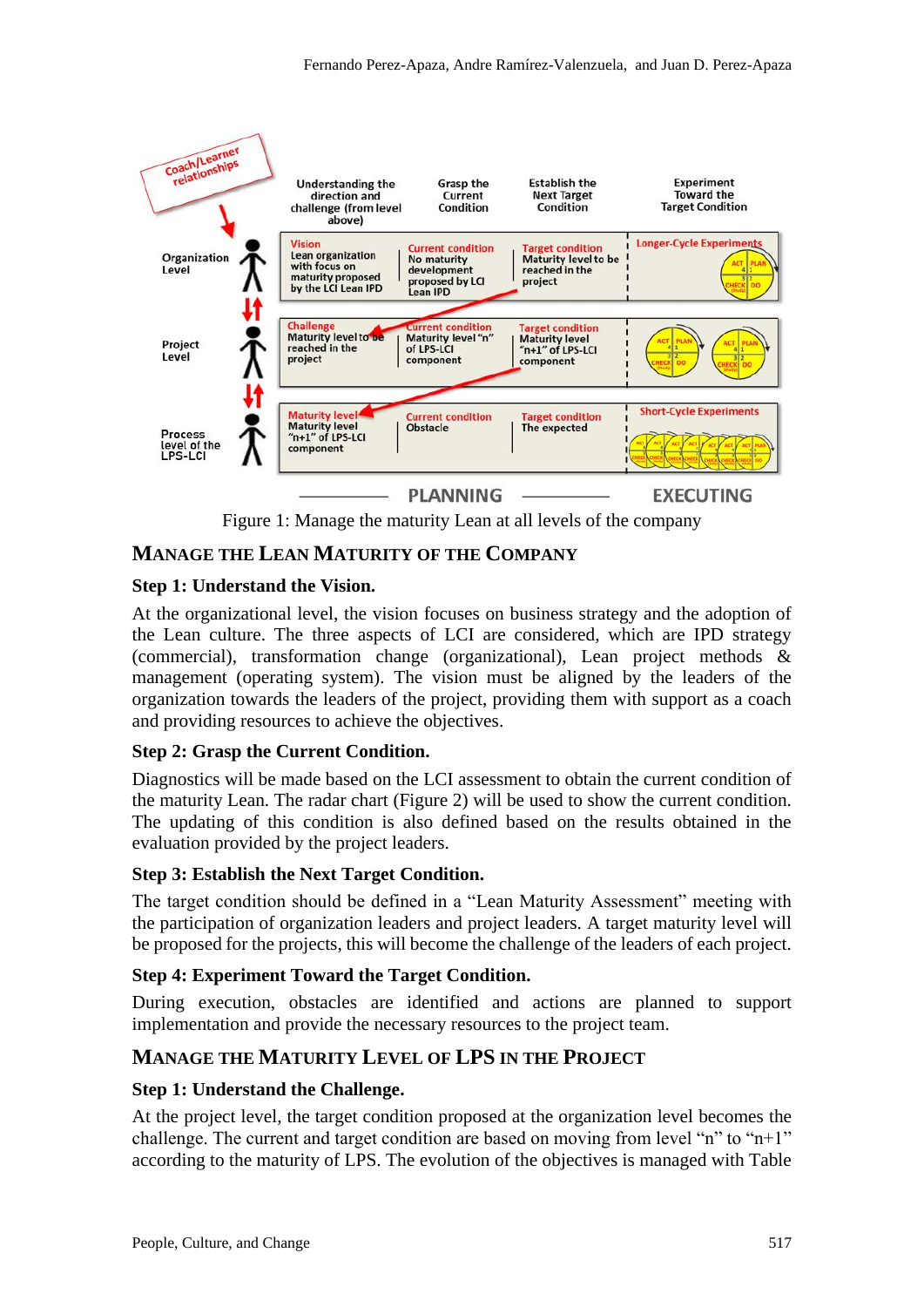1. At the process level, the project team executed the implementation by identifying the obstacles that are overcome through the use of the Storyboard and the PDCA cycles. The project leaders are the coaches of the ultimate planners.



Figure 2: Manage the maturity level of LPS in the project

## <span id="page-4-0"></span>**MANAGE THE MATURITY LEVEL OF LPS IN THE PROJECT**

### **Step 1: Understand the Challenge.**

At the project level, the target condition proposed at the organization level becomes the challenge. The current and target condition are based on moving from level "n" to "n+1" according to the maturity of LPS. The evolution of the objectives is managed with Table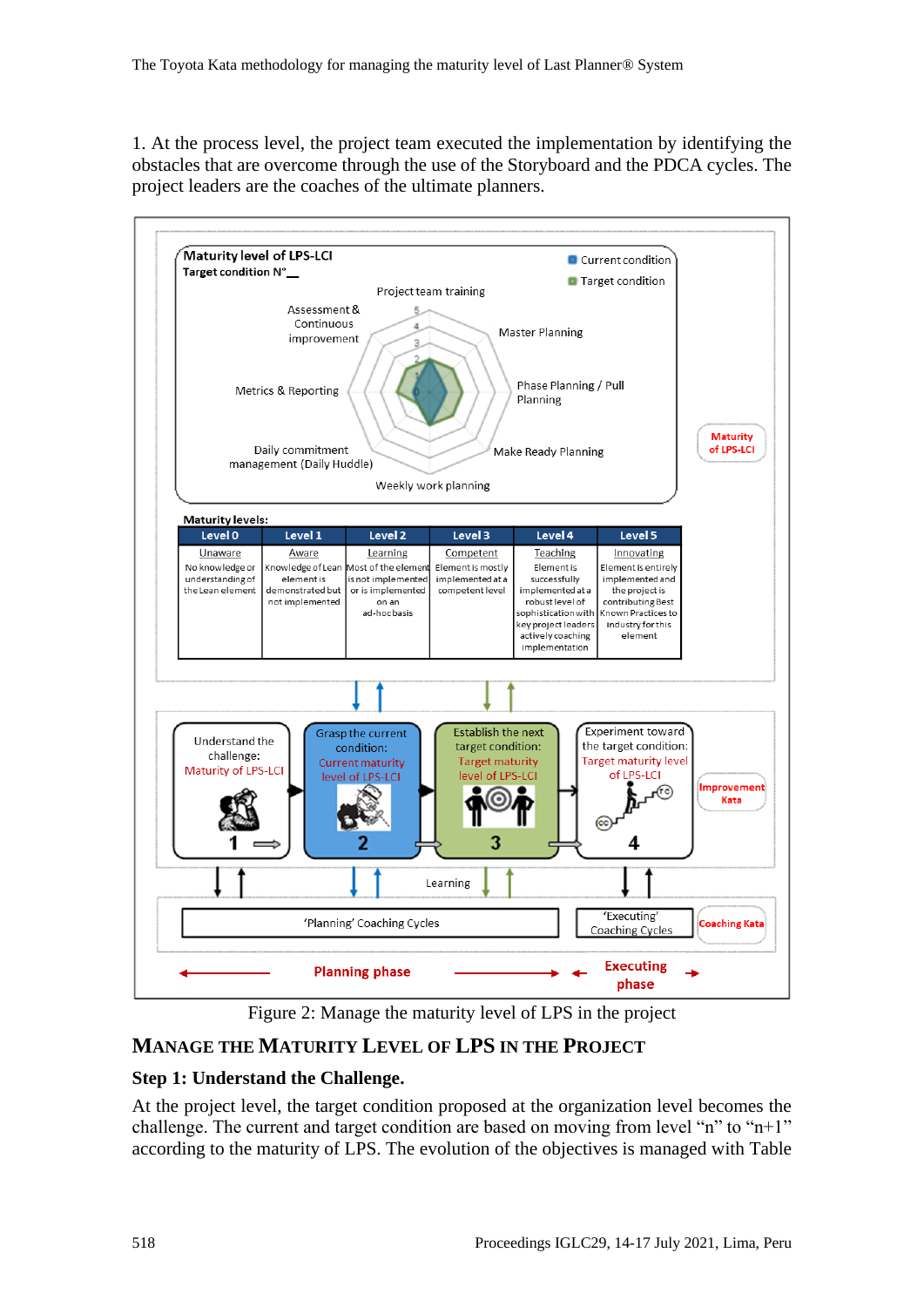1. At the process level, the project team executed the implementation by identifying the obstacles that are overcome through the use of the Storyboard and the PDCA cycles. The project leaders are the coaches of the ultimate planners.

### **Step 2: Grasp the Current Condition.**

The first condition of the project is the current maturity level of LPS. While the rest of the current conditions are defined by the last reached maturity level. To assess the maturity level of LPS, evidence is needed, it can be obtained by: conversations with the project team and the last planners, corroborating the use of the tools / methods and evaluating the LPS. Subsequently, a "Maturity Assessment LPS" meeting will be convened, the objective of which will be to analyse the evidence and define the current maturity level of LPS. For a better evaluation, follow the complete guide presented by LCI (2016). The report of this assessment will be presented in a blue radar chart, as shown in [Figure 2.](#page-4-0)

### **Step 3: Establish the Next Target Condition.**

The target condition during the maturity of LPS in the project will be defined by the next level of maturity to be reached. In the aforementioned "Maturity Assessment LPS" meeting, it will be defined which components of LPS will be improve. For a better evaluation, the complete guide presented by LCI (2016). The report of this evaluation will be presented in a green radar chart, as shown in [Figure 2.](#page-4-0) The target conditions that are completed will form the new current conditions.

### **Step 4: Experiment Toward the Target Condition.**

It is based on Kata Coaching, the team is developed through PDCA cycles are executed, defining experiments whose objectives are to overcome the obstacles that arise between the current condition and the target condition of each LPS components, the planned experiments are executed and one learns from what happened. The number of obstacles to overcome, as well as the experiments to overcome them, is unknown. It should be noted that the cycles of the experiments should be short, so that, in case the response or the behaviour of the system deviates from the established direction, it is easy to take actions that can redirect the behaviour of the system. To support the interaction between the team and the coach in the PDCA learning cycles, a Storyboard should be used, documenting the maturity of LPS. The Storyboard must be printed in a minimum A3 format indicating current and target maturity levels. [Figure 3](#page-7-0) presents the format and application of the Storyboard on the site.

## **CASE STUDY**

The case study in which the management of the maturity of LPS has been done, is a project the construction of a covered coliseum with a budget of 4 million dollars and in a construction area of  $4150 \text{ m}^2$ . The construction company has experience in buildings, already having several projects executed, its philosophy is focused on the growth of its workers to achieve the delivery of quality projects, in addition the manager has knowledge about Lean Construction, but has not tried to implement. The proposal was followed by the researcher for 17 weeks, due to the stoppage of work due to weather.

## **MANAGE THE LEAN MATURITY IN THE COMPANY**

To understand the vision of Lean maturity, visits and interviews were held with the company manager, in which information was shared about the benefits and success stories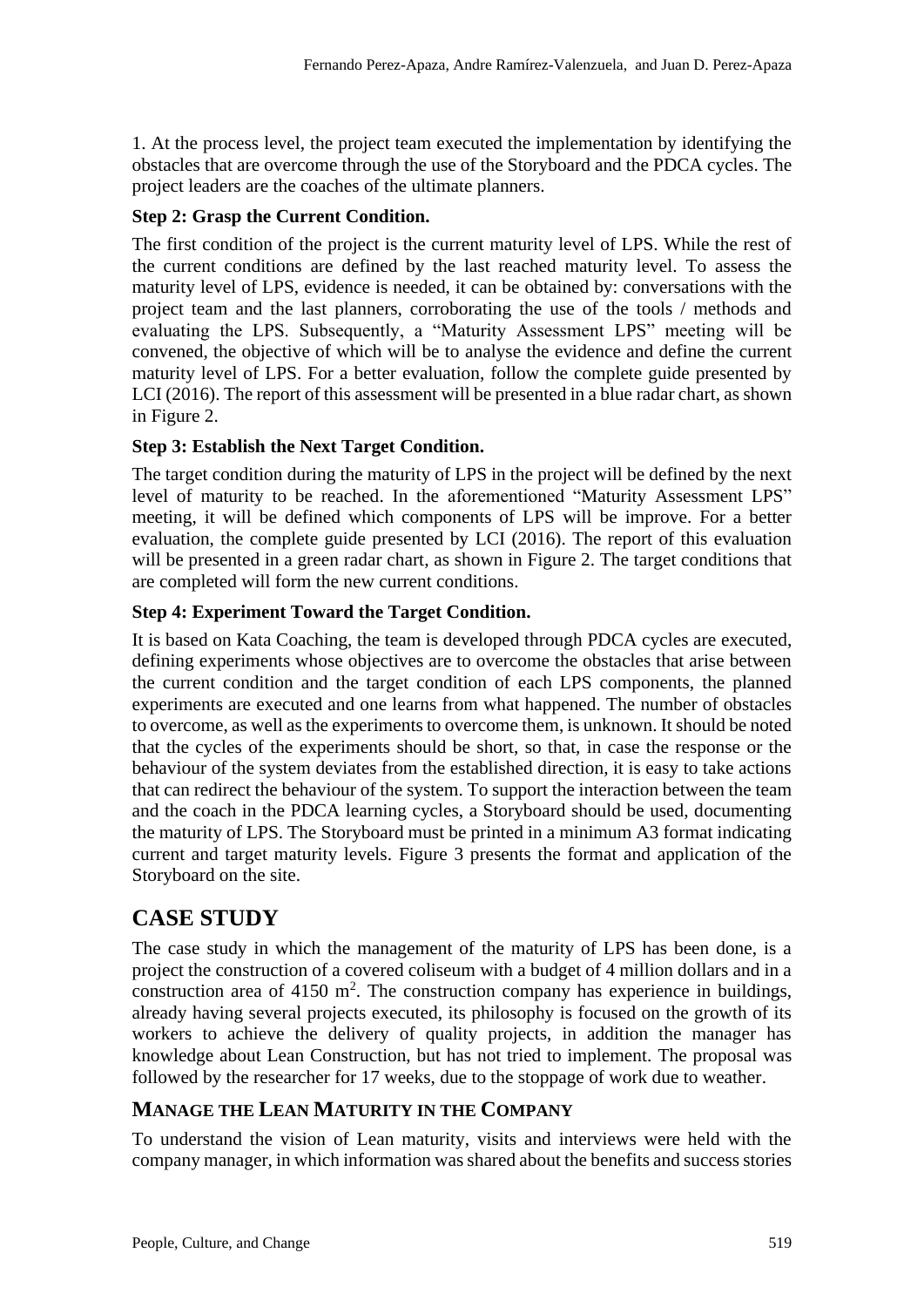of the implementation of LPS, it was also proposed to apply the management proposal of LPS-LCI maturity in a company project. With their approval, the organization leader defined a vision focused on the adoption of the Lean culture based in the "LCI Lean IPD health and maturity assessment" considering: IPD, Methods and Management, Transformational Change, and LPS.

To grasp the current condition, a meeting was held with the leader of the organization and project leader, the Lean maturity assessment were made to the projects, showing low maturity in all aspects.

For the target condition, it was recommended to start with the implementation of LPS since it is a methodology that is the gateway to the Lean culture, the company took on this challenge and proposed to the project that all components have at least a level 3 or competent (in Table 1).

For the experimentation towards the target condition, the organization done followups through the radar chart on a monthly basis. This information is generated by the project team and presented by the project leader. The feedback received by the leader of the organization allowed him to update the target conditions of the organization and the requirement of resources for the development of the implementation.

#### **MANAGE THE MATURITY LEVEL OF LPS IN THE PROJECT**

To understand the challenge of maturity of LPS, the organization and the project leader formally communicated the decision to implement the LPS during project implementation. The project team was trained, showing the benefits and successes of LPS, an introduction to the concepts of TK and LPS, and a presentation of the proposed methodology.

To grasp the current condition, evidence was collected on the maturity status of LPS and at the "Maturity Assessment" meeting a common understanding was reached on the maturity level of LPS-LCI components. After that, the agreement is documented in a table and represented in a radar chart.

For the target condition, and being a project in which the intervention was done in full execution, it was decided to follow the implementation framework initially focused on a short-term planning, and then apply an intermediate planning and a long-term planning as recommended by Mossman (2017). This guides the team in the decision to select which component of LPS to improve and lead to a higher maturity level. Four "Maturity Assessment" meetings were hold, these are represented in

[Table 1,](#page-8-0) with the components of LPS in the rows and the target conditions that were done in the project in the columns.

For the experimentation towards the target condition, from the challenge presented and established the current and target conditions, the Improvement Kata and Coaching Kata cycles began to work effectively. Following the methodology, the cycle records are presented according to the target conditions that were defined in the meetings to evaluate the maturity level of LPS. Figure 3 shows the process done to overcome an obstacle identified within the maturity of the Weekly Work Planning, the entire process is documented in a Storyboard located in the Big Room. The table called "Improvement Kata" focuses on the team to meet the target and allows identifying obstacles, while the table "Coaching Kata" allows learning from planned actions based on a dialogue between the project leader and the latest planners.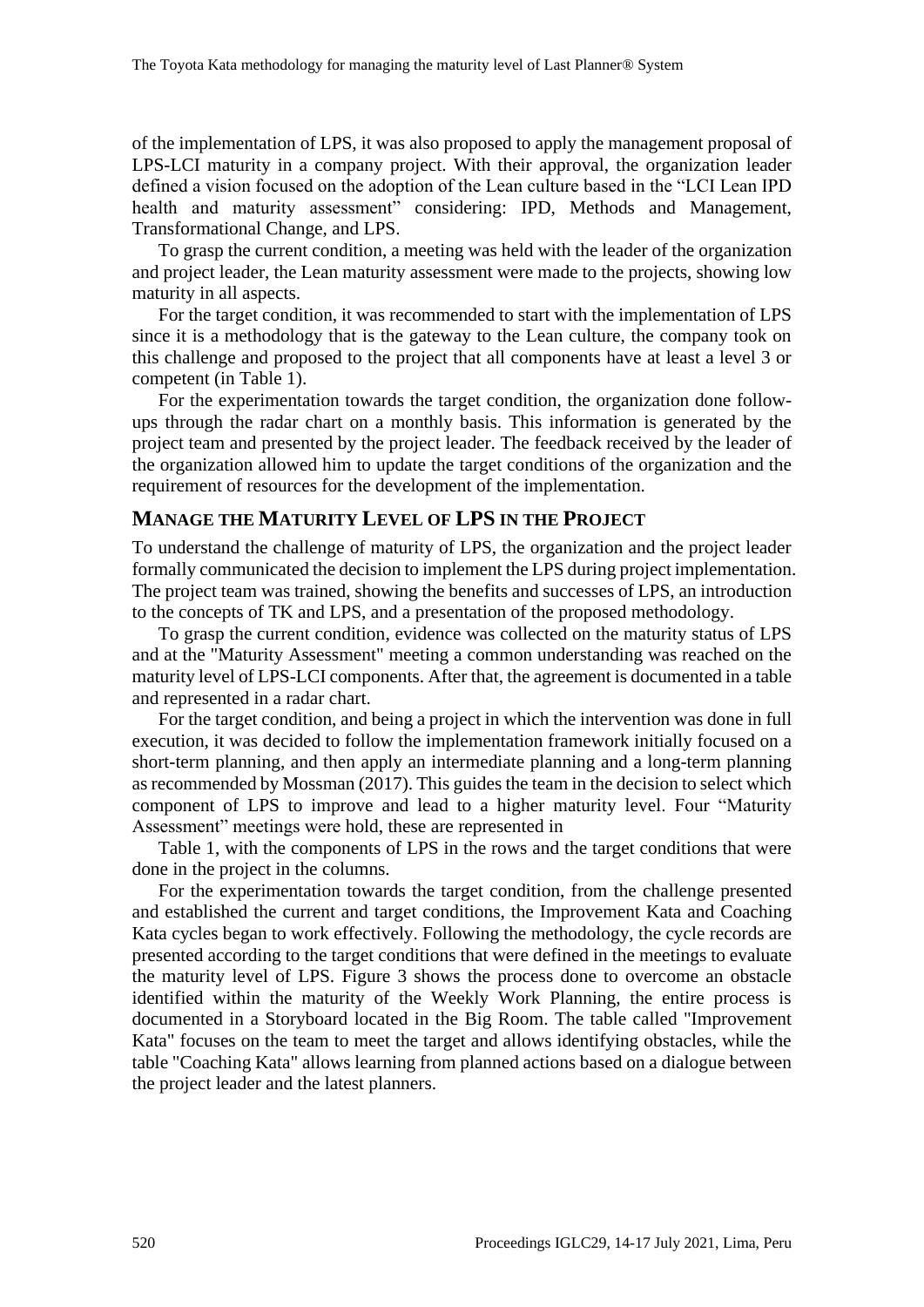| Challenge: Maturity of the LPS-LCI                     |                      |                                                                                                                                                |                                                                     | Improvement Kata                                                                                                                               |                                                                                                                                                                                                           |                                                                              |                                                                                                                                                                                |  |
|--------------------------------------------------------|----------------------|------------------------------------------------------------------------------------------------------------------------------------------------|---------------------------------------------------------------------|------------------------------------------------------------------------------------------------------------------------------------------------|-----------------------------------------------------------------------------------------------------------------------------------------------------------------------------------------------------------|------------------------------------------------------------------------------|--------------------------------------------------------------------------------------------------------------------------------------------------------------------------------|--|
| Component                                              |                      |                                                                                                                                                | Current condition                                                   |                                                                                                                                                |                                                                                                                                                                                                           | <b>Target condition</b>                                                      |                                                                                                                                                                                |  |
| Weekly Work Planning                                   |                      |                                                                                                                                                | Level 0 (Unaware): foreman take<br>instruction from superintendent. |                                                                                                                                                |                                                                                                                                                                                                           | Level 1 (Aware): foreman<br>participate, focus mainly on their<br>own scope. |                                                                                                                                                                                |  |
|                                                        |                      |                                                                                                                                                |                                                                     | Coaching Kata                                                                                                                                  |                                                                                                                                                                                                           |                                                                              |                                                                                                                                                                                |  |
|                                                        |                      |                                                                                                                                                |                                                                     | Target condition #2                                                                                                                            |                                                                                                                                                                                                           |                                                                              |                                                                                                                                                                                |  |
|                                                        |                      |                                                                                                                                                |                                                                     | PDCA cycles                                                                                                                                    |                                                                                                                                                                                                           |                                                                              |                                                                                                                                                                                |  |
| Obstacles                                              | Planned action       |                                                                                                                                                | What do you<br>expect?                                              |                                                                                                                                                |                                                                                                                                                                                                           | What we learned<br>What happened $\rightarrow$                               |                                                                                                                                                                                |  |
|                                                        | cycle<br>PDCA        | Meeting<br>with<br>foremen<br>and<br>production<br>to<br>indicate the form of<br>work and request<br>that they generate a<br>plan for week 43. |                                                                     | Have<br>base<br>$\mathbf{a}$<br>weekly plan.                                                                                                   | Monday, however<br>project<br>the<br>still<br>does not have a<br>standardized<br>proceeded to use weekly plan.<br>construction plans.                                                                     |                                                                              | The staff met on It is necessary to<br>use<br>a<br>common<br>language<br>(sectorization)<br>to<br>facilitate<br>the<br>nomenclature, they measurement of the                   |  |
| Lack<br>of<br>procedures and<br>lack<br>participation. | $\sim$<br>PDCA cycle | The team discusses Raise<br>the planning results<br>for week 43. Plan<br>for week 44.                                                          |                                                                     | awareness<br>about the element.<br>through<br>the<br>presentation of the<br>PPC results, and<br>begin to provide<br>solutions from the<br>RNC. | On<br>Saturday<br>a<br>to show the results<br>А<br>root<br>analysis<br>performed.<br>main causes being<br>poor planning and<br>lack<br>of<br>prerequisites.<br>Active<br>participation<br>is.<br>observed |                                                                              | The team is aware<br>meeting was held of the importance<br>of<br>weekly<br>of the PPC (33%). planning. Show a<br>cause sense of urgency to<br>was learn more about<br>the LPS. |  |

Figure 3: Example of Storyboard in the Big Room

## <span id="page-7-0"></span>**RESULTS**

Table 1 shows the development of the maturity of LPS components for the three target conditions overcome in the project. It is observed that the challenge posed at the organizational level was not met due to external factors forced the work stoppage. To reach the final maturity shown by the third target condition, it was necessary to detect 44 obstacles and execute 52 improvement actions.

Below is a comparison of the results achieved for each component with respect to the percentage of application of similar components of LPS in the studies by Daniel (2017) and Lake (2017).

• Project team training: evidence that 42% of the cases studied implemented early training; in this research it was implemented to level 3.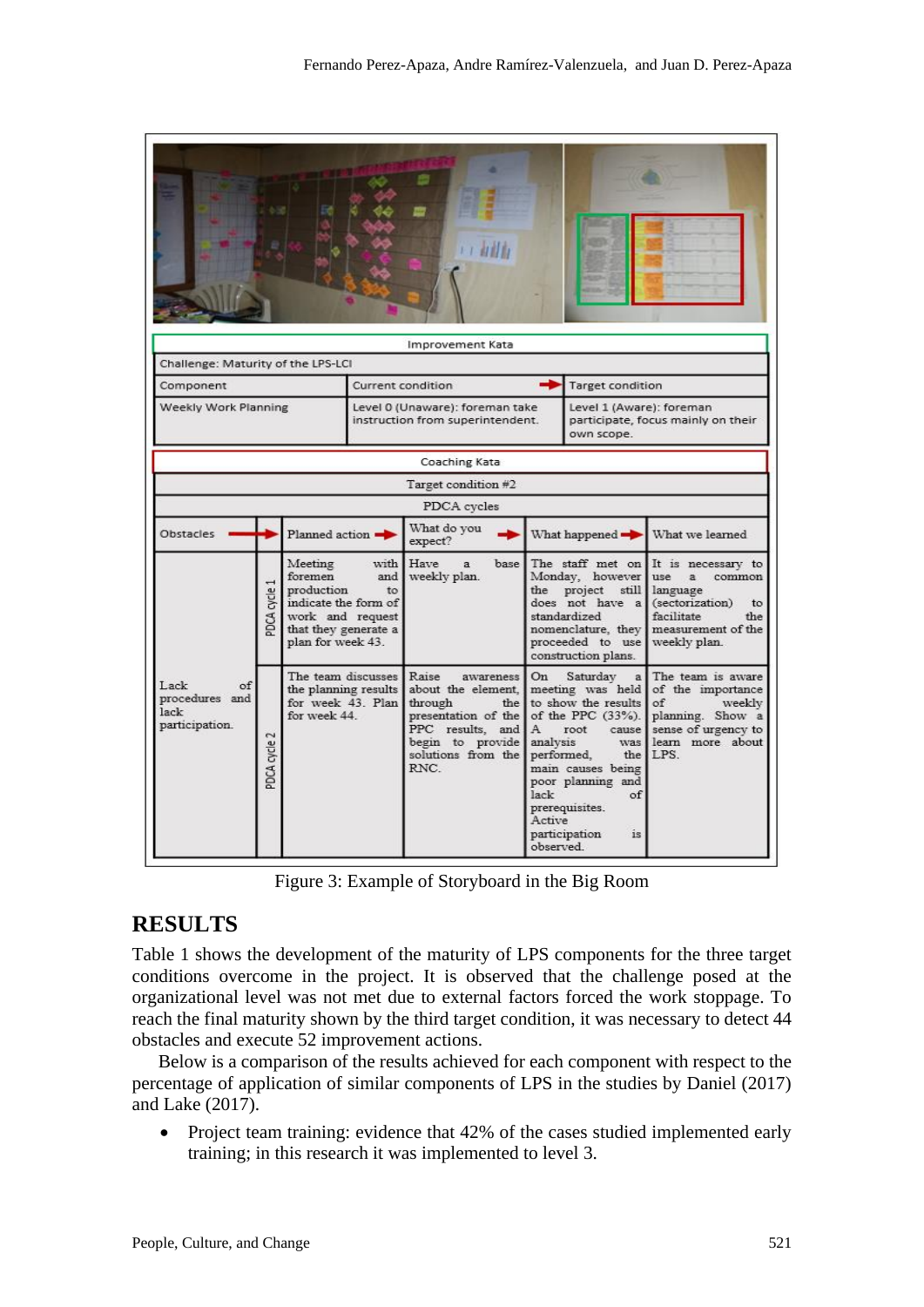- Master planning: evidence that 82% of the cases studied implemented master planning; in this research it was implemented to level 2.
- Phase planning/Pull planning: evidence that 72% of the cases studied implemented planning pull; in this research it was implemented to level 3.
- Make ready planning: evidence that 61% of the cases studied implemented lookahead, 33% implemented constraint analysis and 19% implemented executable work inventory; in this research it was implemented to level 3.
- Weekly work planning: evidence that 85% of the cases studied implemented weekly work planning; in this research it was implemented to level 3.
- Daily commitment management (daily huddle): evidence that 21% of the cases studied implemented daily huddle; in this research it was implemented to level 2.
- Metrics & Reporting: evidence that 68% of the cases studied implemented PPC; in this research it was implemented to level 3.
- Assessment & Continuous improvement: evidence that 39% of the cases studied implemented improvement actions; in this research it was implemented to level 2.

| <b>Condition</b>                   | <b>Current</b>      | <b>Target</b>           | <b>Target</b>            | <b>Target</b>           |
|------------------------------------|---------------------|-------------------------|--------------------------|-------------------------|
| <b>LPS components</b>              | condition 0         | condition 1             | condition 2              | condition 3             |
| <b>Project Team Training</b>       | Level 0:<br>Unaware | Level $2$ :<br>Learning | Level $3$ :<br>Competent |                         |
| <b>Master Planning</b>             | Level 1:<br>Aware   |                         | Level 2:<br>Learning     |                         |
| <b>Phase Planning / Pull</b>       | Level $0$ :         |                         | Level 2:                 | Level $3:$              |
| <b>Planning</b>                    | Unaware             |                         | Learning                 | Competent               |
| <b>Make Ready Planning</b>         | Nivel 1:<br>Aware   |                         | Level 2:<br>Learning     | Level $3:$<br>Competent |
| <b>Weekly Work Planning</b>        | Level $0$ :         | Level 1:                | Level $2$ :              | Level $3$ :             |
|                                    | Unaware             | Aware                   | Learning                 | Competent               |
| <b>Daily Commitment</b>            | Level 0:            |                         | Level $1$ :              | Level $2$ :             |
| <b>Management (Daily Huddle)</b>   | Unaware             |                         | Aware                    | Learning                |
| <b>Metrics &amp; Reporting</b>     | Level 0:            | Level $1$ :             | Level $2$ :              | Level 3:                |
|                                    | Unaware             | Aware                   | Learning                 | Competent               |
| <b>Assessment &amp; Continuous</b> | Level $0$ :         | Level 1:                |                          | Level 2:                |
| Improvement                        | Unaware             | Aware                   |                          | Learning                |

<span id="page-8-0"></span>Table 1 Maturity level of LPS components defined in each target condition

## **CONCLUSIONS**

The methodology uses Maturity Assessment of LPS-LCI to diagnose the level of implementation and determining a current condition, also it allows to know the characteristics of higher levels and to establish a target condition, on the other hand the TK methodology achieves the stated condition , being the IK a guide with ordered steps that manages the improvement actions, while the CK allows a transfer of knowledge in the team members from the actions proposed to overcome an obstacle, this breaks cultural barriers and achieve a configuration of the LPS adapted to the project. The proposed